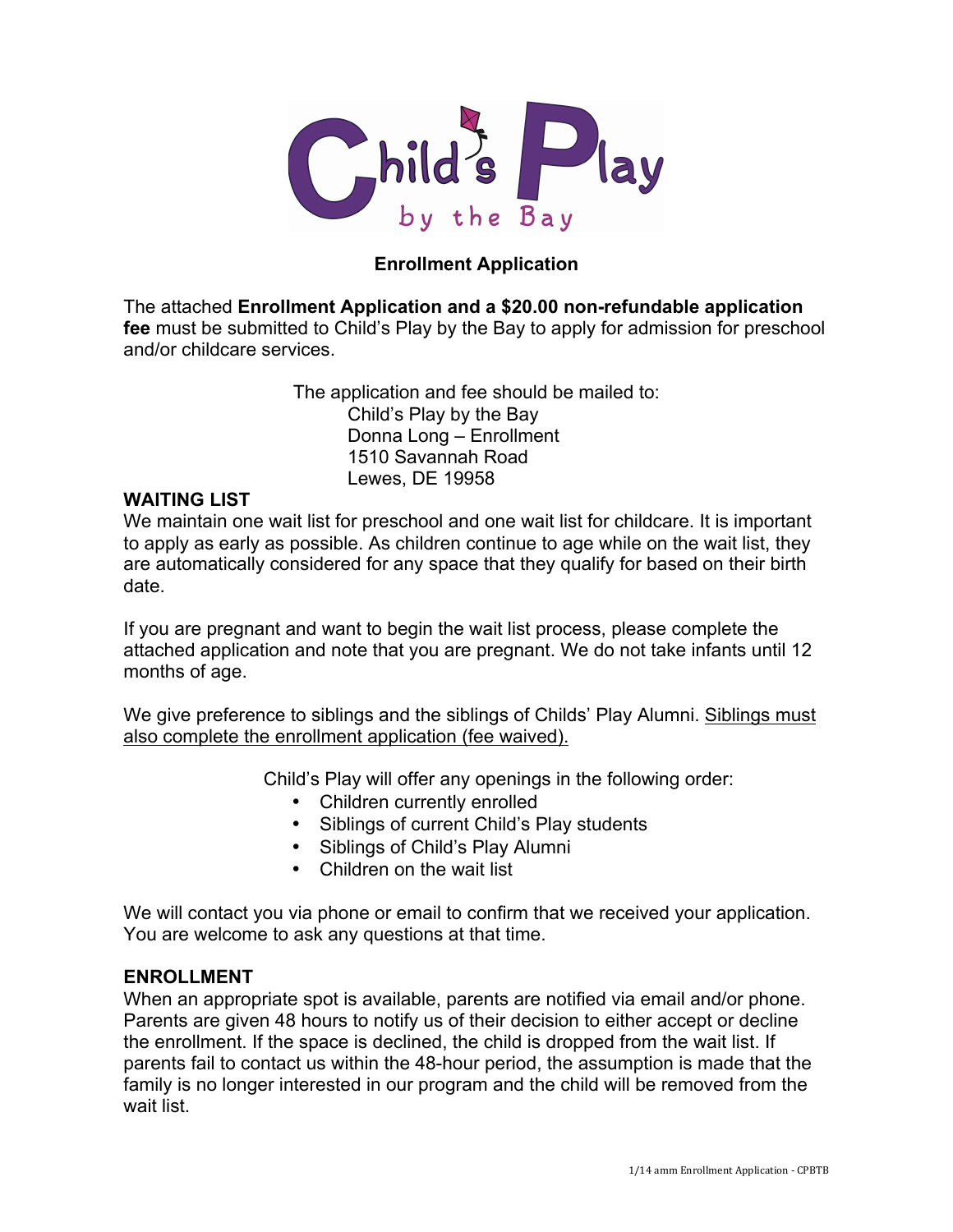Please note: Availability can vary from year to year. Some factors that must be considered for student placement include date of birth and special needs. Therefore some decision-making may take place at the director's discretion when determining student enrollment. Completion of this enrollment application does not guarantee placement at Child's Play.

When the offer of enrollment is accepted, Child's Play will determine a start date. The parent must then pay any registrations fees and/or tuition and pick up enrollment materials within 48 hours of acceptance. Parents must turn in a completed Tuition Express application, which is our fee processing service, and all enrollment paperwork prior to the child's first day.

# **Tours**

Please note that we do not offer unscheduled tours! If parents come to Child's Play without an appointment to request a tour, their application will be removed from the list. We are happy to schedule a tour to show our center. Tours will only be given to those who have mailed in a completed enrollment application and fee. Parents are welcome to email us to request a tour at  $c$  penrollment  $@$  mail.com

# **Monitoring**

If we were not able to offer your child an immediate opening, we understand that it is difficult to wait and parents may need to make other childcare and/or preschool plans. Parents may email Child's Play to check on their potential enrollment status. Please email cpenrollment@mail.com

## **Modifications**

If you have submitted an application and need to make a change, please complete a new application and write addendum under signature at bottom and mail it to Child's Play. Your original date on the list will remain the same.

Please keep this letter to use as a reference